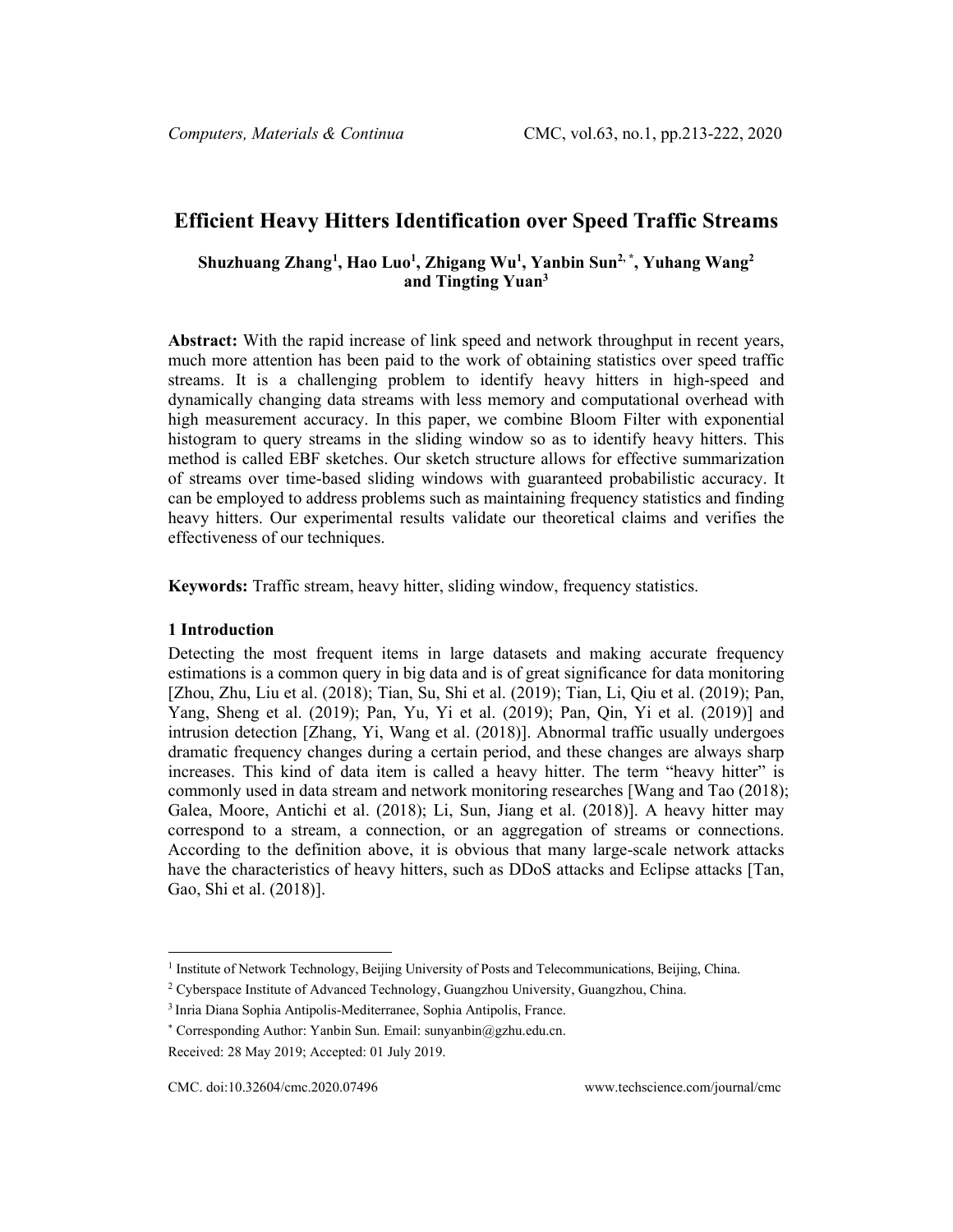We need to work out algorithms to handle traffic streams in real time [Tian, Shi, Wang et al. (2019)], find heavy hitters, alert systems to them, and take measures to maintain network security. These algorithms must accurately reflect the heavy hitters (with guaranteed error) and ensure efficiency and feasibility. Traffic streams are born naturally over time. Each data item in a traffic stream carries a timestamp. We are more concerned about the behaviors of new data items that have recently arrived when we identity heavy hitters. We do not need to store the entire data stream and summarize the frequency of each data item, which just consumes huge space and is of no benefit. Instead, we should work out the frequency of data items over a recent period to determine whether there has been a sharp increase in frequency.

Various time-decay models for querying streaming data have been proposed in the literature [Edith and Martin (2003)], mostly concerning the relation of an item's weight with its age. The sliding window model [Datar, Gionis, Indyk et al. (2002); Ben, Einziger, Friedman et al. (2016)] is one of the most prominent and intuitive time-decay models that takes into account only the window of the most recent items seen in the stream so far. The window itself may be time-based or count-based. The sliding window model maintains the statistical properties of data, such as base counts and sums, but when the amount of data is too large it will take too much space. Our work is to identify heavy hitters in the traffic stream with guaranteed error and simultaneously use as little space as possible.

The rest of this paper is organized as follows: In Section 2, we discuss the related work on heavy hitter identification. In Section 3, we describe the EBF-sketches algorithm and analyze its complexity. In Section 4, we evaluate our experimental results. Finally, in Section 5, we conclude the paper.

## **2 Related work**

In recent years, identifying heavy hitters in data streams has gained more and more attention. A large-scale data stream is characterized by continuous uninterrupted-arriving, fast and large-scaled number [Babcock, Babu, Datar et al. (2002)]. Since a data stream is infinite, it is obviously unrealistic to materialize the entire data stream, and since many applications require real-time performance, we need a one-shot scanning algorithm. At present, there are some commonly used methods to identify heavy hitters, such as data mining [Knorr and Ng (1998)], feature selection, and the neural network [Zhang, Qiu, and Li (2001)]. However, these methods require a lot of data training and high computational cost, and their real-time performance is very poor. Several algorithms have been proposed for maintaining different types of statistics over sliding window data streams, while requiring time and space that is significantly sub-linear [Gibbons and Tirthapura (2004); Qiao, Agrawal and Abbadi (2003); Tirthapura, Xu and Busch (2006)].

Most previous work on data stream processing has focused on developing space-efficient, one-pass algorithms for performing a wide range of centralized, one-shot computations on massive data streams; examples include computing quantiles [Greenwald and Khanna (2001)], estimating distinct values [Gibbons (2001)], counting frequent elements (i.e., "heavy hitters") [Charikar, Chen and Farach (2002); Cormode and Muthukrishnan (2005)], and estimating join sizes and stream norms [Alon, Matias and Szegedy (1996); Cormode and Muthukrishnan (1970)]. Out of these efforts, flexible, general-purpose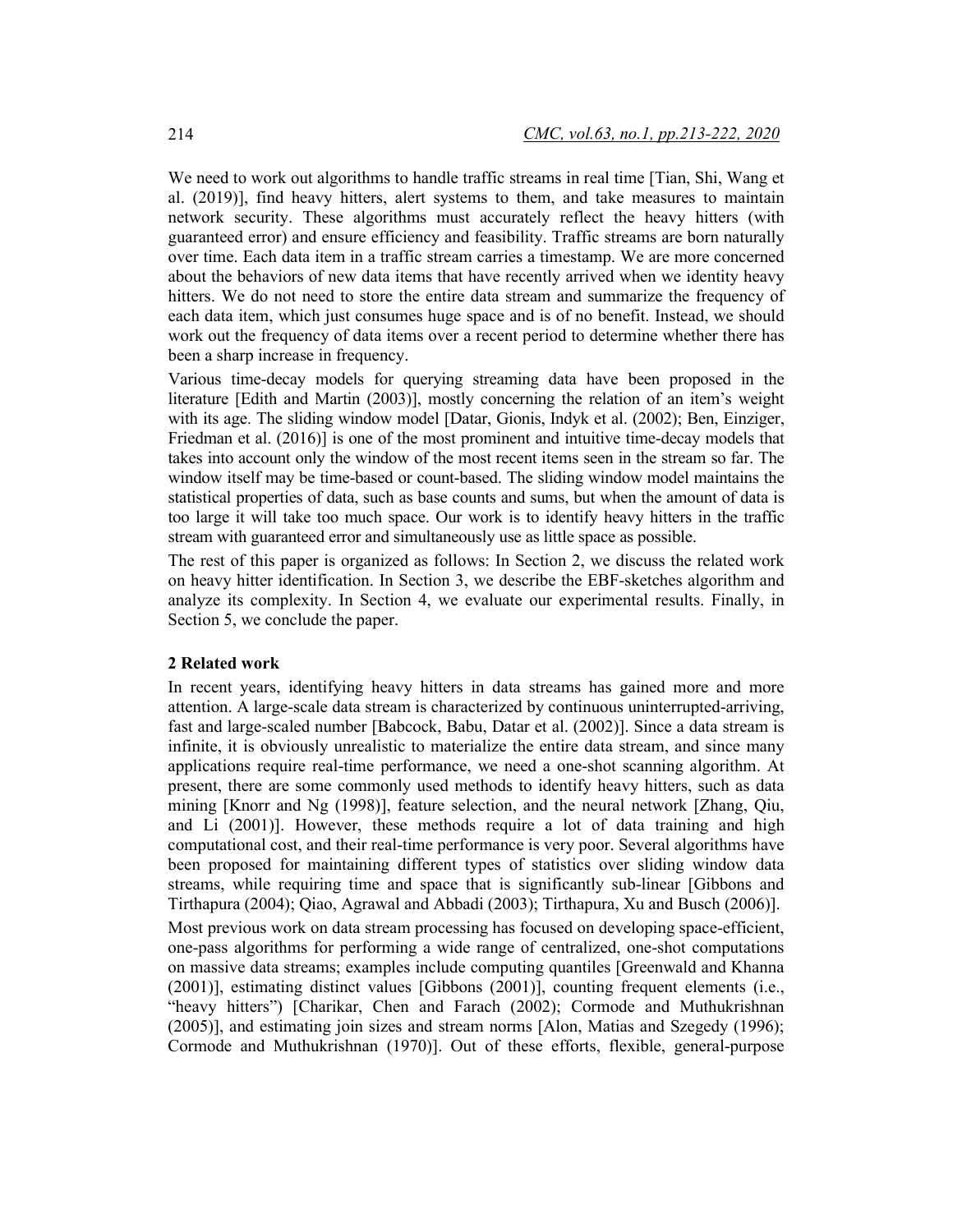sketch summaries, such as the AMS [Alon, Matias, and Szegedy (1996)] and the Count-Min sketch [Cormode and Muthukrishnan (1970)], have found wide applicability in a broad range of stream-processing scenarios. However, these referenced works do not address the issues specific to the sliding window model.

Existing work on the sliding window model has focused on algorithms for maintaining simple statistics, such as basic counts and sums. Exponential histogram [Datar, Gionis, Indyk et al. (2002)] is a deterministic technique for maintaining  $\varepsilon$ -approximate counts

and sums over sliding windows using  $O\left(\frac{1}{\varepsilon} \log 2N\right)$  space. Deterministic waves

[Gibbons and Tirthapura (2004)] solve the same basic counting/summation problem with the same space complexity as exponential histogram, but improve the worst-case update time complexity to  $O(1)$ ; conversely, randomized waves [Gibbons and Tirthapura (2004)] rely on randomization through hashing to track duplicate-insensitive counts (i.e., Count-Distinct aggregates) over sliding windows.

Hung et al. [Hung and Ting (2008)] and Dimitropoulos et al. [Dimitropoulos, Stoecklin, Hurley et al. (2008)] proposed synopses based on Count-Min sketches for tracking heavy hitters and frequency counts over sliding windows; still, their techniques relied on keeping simple equi-width counters within the sketch, and thus, could not provide any meaningful error guarantees, especially for small query ranges. Similarly, the hybrid histograms of Qiao et al. [Qiao, Agrawal and Abbadi (2003)] combined exponential histogram with simplistic equi-width histograms for answering sliding window range queries; again, these structures could not give meaningful bounds on the approximation error. ECM sketches combine the functionalities of Count-Min sketches [Cormode and Muthukrishnan (1970)] and exponential histogram, and support both time-based and count-based sliding windows under the cash register model and give guaranteed error.

Our work combines the functionalities of Bloom Filter and exponential histogram. The combination of the two structures greatly reduces the need of space, and its real-time processing requires no complicated training in advance, which leads to high efficiency.

## **3 EBF sketches**

#### *3.1 Problem statement*

In this paper, we format the data item in the traffic streams as follows: <*key*, *value*, *timestamp*>. We need to design an algorithm that can efficiently work on a collection of items with sharp changes during the recent periods.

As introduced before, an algorithm that supports dynamic, constantly updating, largescale data queries are required to identify heavy hitters in traffic streams. Since traffic streams are constantly updating over time, queries should focus more on new data than on old data. Thus, we only work on the data within the sliding window that arrived recently. In simple terms, what we need to do is to calculate the frequency of data items that arrive during a certain period in real time and see whether it exceeds the threshold. We can define the problem as follows: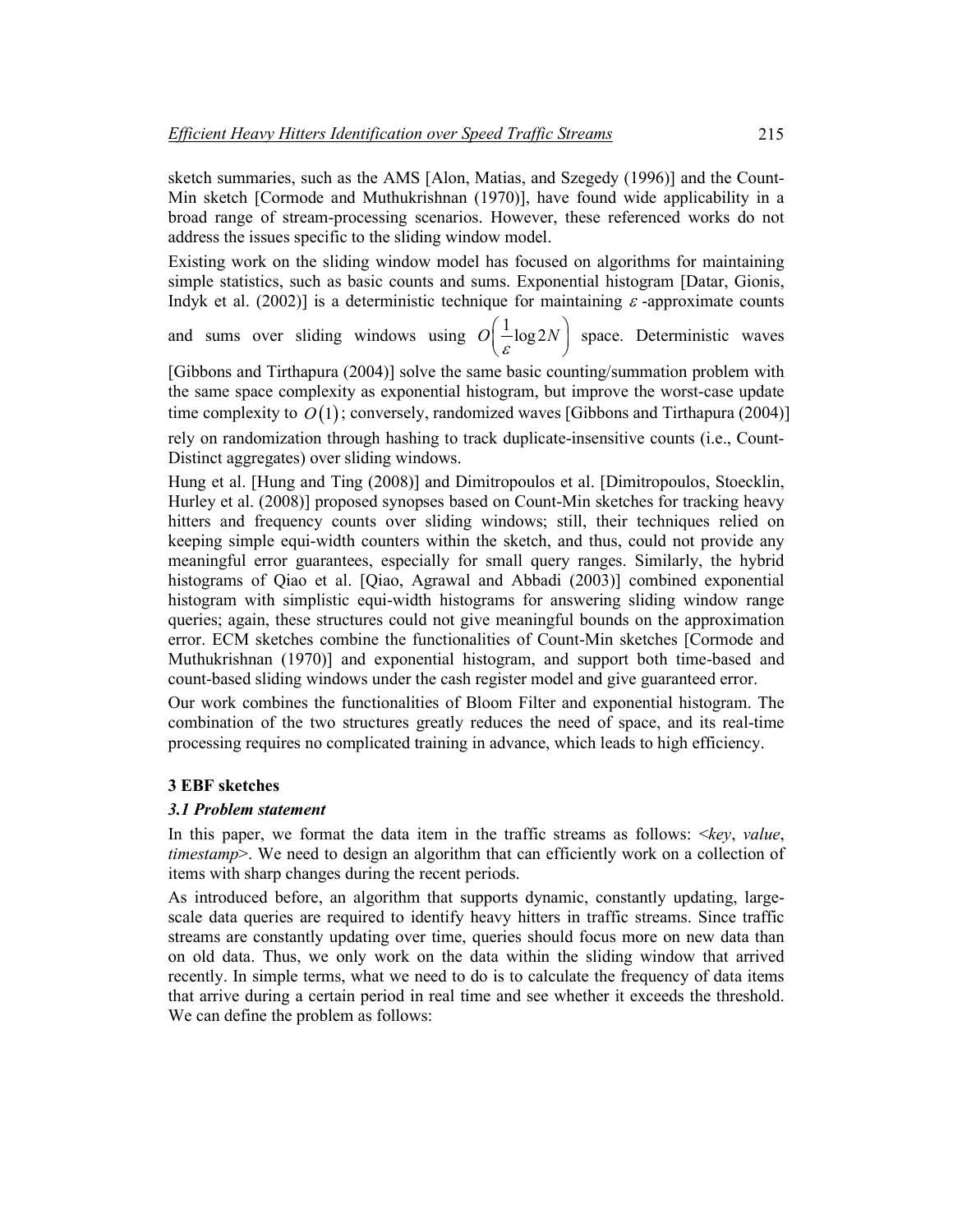**Problem 1.** Given a threshold  $\tau > 0$  and a data stream *S*, *S* contains a large number of timestamped data items, and each of them is composed of a key, a value, and a timestamp, i.e., <*key*, *value*, *timestamp*>. What we should do is determine whether a data item appearing with frequency *f* during a certain period is a heavy hitter, that is, whether  $f > \tau$ .

In this paper, we just compute approximately with guaranteed error to sacrifice a bit of accuracy in exchange for space savings. We show this in detail using Bloom Filter [Broder and Mitzenmacher (2002)] and exponential histogram [Datar, Gionis, Indyk et al. (2002)].

Now, we introduce the EBF-sketches algorithm. It is a structure that maintains statistics of data streams on sliding windows. The core of the EBF-sketches structure is a modified Bloom Filter. The standard Bloom Filter is just a bit array used to determine whether an element belongs to a collection. Without the counting device, it cannot answer the frequency of data items in a sliding window. We combine it with sliding window structures for the sake of efficiency. We maintain a counter for each bit in the Bloom Filter array so as to store information of every data item. Each counter is implemented as a time-based sliding window, which overlays the elements reached in the last *N* time units.

We have already discussed before how to implement the sliding window. To ensure that the Bloom Filter's error is guaranteed, the number of bits of the array is very large. We maintain a counter for each bit and hope it occupies as little memory as possible; otherwise, the space required for the entire dataset will not be acceptable. Therefore, we use the exponential histogram. Each bit of Bloom Filter points to an exponential histogram, and when computing on the sliding window with a time span of *N* units, the relative error will not exceed  $\varepsilon$ . For example, if a certain bit really counts as x, the returned counting statistics within the sliding window will be in the range of  $(1 \pm \varepsilon)x$ .

#### *3.2 Working process*

The pseudo-code of the main functions is shown in Fig. 1. When a data item arrives, as the first step, the *k* hash functions of EBF-sketches hash the key and get *k* results. The *k* hash functions can be derived from two initial hash functions, using the high and low 32 bits of a 64-bit hash function for cyclic shifting. In the second step, we use these k results as an index to find the corresponding counter in the Bloom Filter counter array, which is implemented as an exponential histogram, and increase it by one. As mentioned above, the counter here cannot simply use an accumulation counter because we never know the starting moment of an infinite data stream, and we never know when to start accumulating. Therefore, we use the sliding window model to implement the counters. Exponential histogram is a typical sliding window model that greatly reduces the storage space and computation time. In the third step, since we have already obtained the values of *k* counters that correspond to the data item, we choose the smallest one to reduce the error brought by hash collision. Then, we compare the smallest value with the threshold. If the threshold is exceeded, we report it as a heavy hitter. The entire process does not need complicated calculations. With only  $O(N)$  time cost, the proposed method has high real-time performance.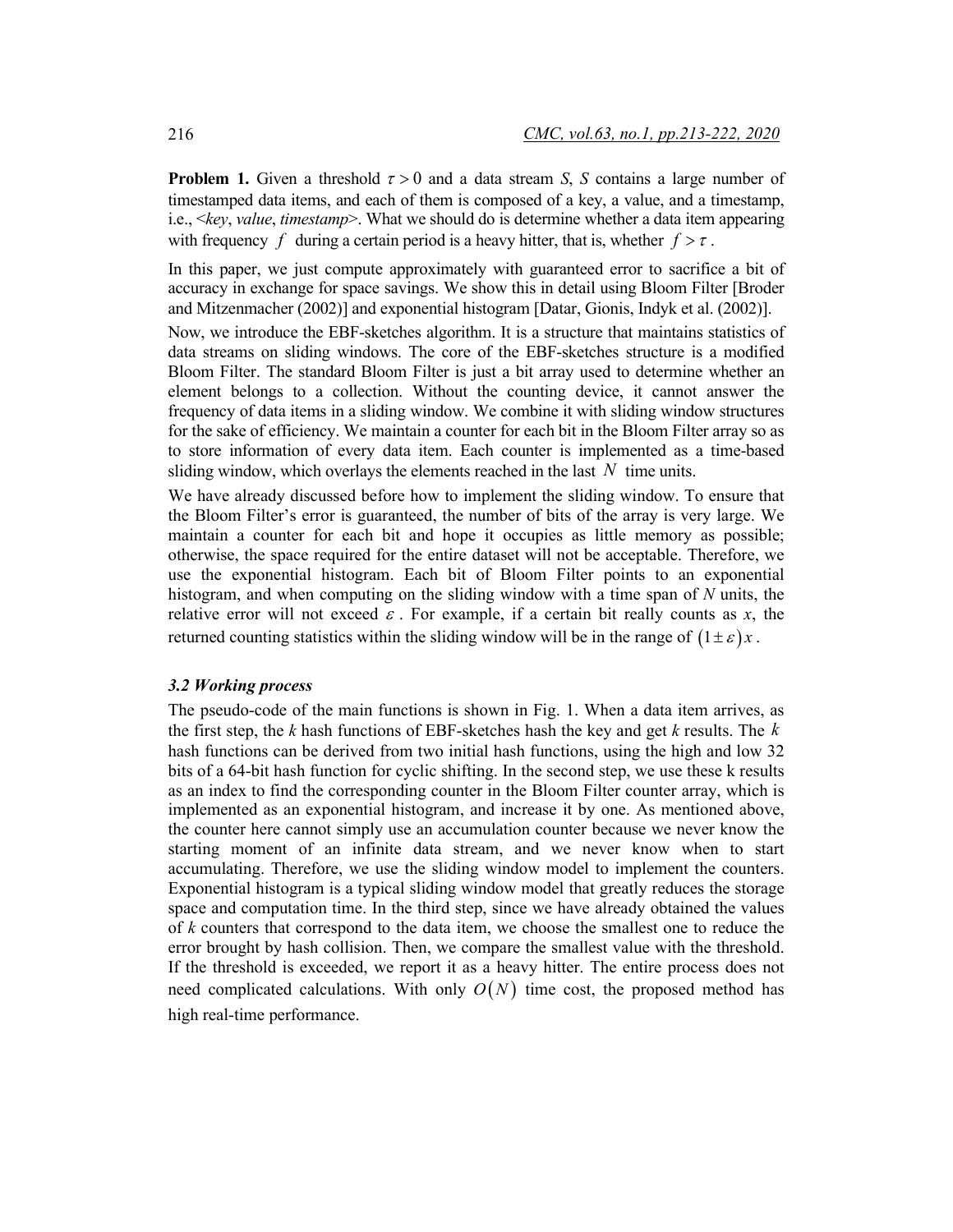| <b>Algorithm</b> Arrival (key, value, time) |                                         |
|---------------------------------------------|-----------------------------------------|
|                                             | result[]=hash( $key$ );                 |
| 2                                           | count=MAX VALUE;                        |
| 3                                           | for $i=0$ to result. <i>length</i> -1do |
| $\overline{4}$                              | temp= BF_Array[i].EH_Add(value, time);  |
| 5                                           | If temp <count td="" then<=""></count>  |
| 6                                           | count=temp;                             |
| -5                                          | end if                                  |
| 6                                           | end for                                 |
|                                             | if count $\geq \tau$ then               |
| 8                                           | $report()$ ;                            |
|                                             |                                         |

| Algorithm EH Add (value, time) |                                                 |
|--------------------------------|-------------------------------------------------|
|                                | update expired time                             |
| 2                              | if the last bucket is expired then              |
| 3                              | delete the last bucket and update related data; |
| 4                              | end if                                          |
| 5                              | add the new coming data;                        |
| 6                              | if merge is needed then                         |
|                                | merge the buckets;                              |
| 8                              | else                                            |
| 9                              | return;                                         |
| 10                             | end if                                          |
|                                |                                                 |

**Figure 1:** Pseudo-code of main functions

## *3.3 Complexity analysis*

We use *N* to denote the number of data items within the sliding window, that is, the number of data items represented by each exponential histogram. A previous study [Datar, Gionis, Indyk et al. (2002)] stated that each bucket in the exponential histogram maintains its size and timestamp. The bucket size occupies at most loglog *N* bits, and the timestamp occupies at most  $log N$  bits; therefore, each bucket occupies at most  $\log N$  +  $\log \log N$  bits. For an exponential histogram, there are at most  $O(\log N / \varepsilon_{EH})$ buckets, and thus the total space required for each exponential histogram is  $O(1/\varepsilon_{EH} \log^2 N)$ . Count queries can be processed in  $O(1)$  time cost because the exponential histogram maintains two counts: the size of the last bucket and the sum of all the buckets. While inserting a new element, the insertion time cost is optimally  $O(1)$ , and the worst time cost can be  $O(\log N)$  due to bucket merge.

The space complexity of EBF sketches is  $O\left(\frac{1}{e^{H}}\ln\left(1/\varepsilon_{BF}\right)N\log^2\right)$ *EH*  $O\!\!\left(\frac{1}{\mathcal{E}_{\mathit{EH}} }\!\ln(1/\mathcal{E}_{\mathit{BF}})N\log^2 N\right)$ , where  $\varepsilon_{BF}$  and  $\varepsilon$ <sub>EH</sub> denote the error of the Bloom Filter and exponential histogram, respectively. In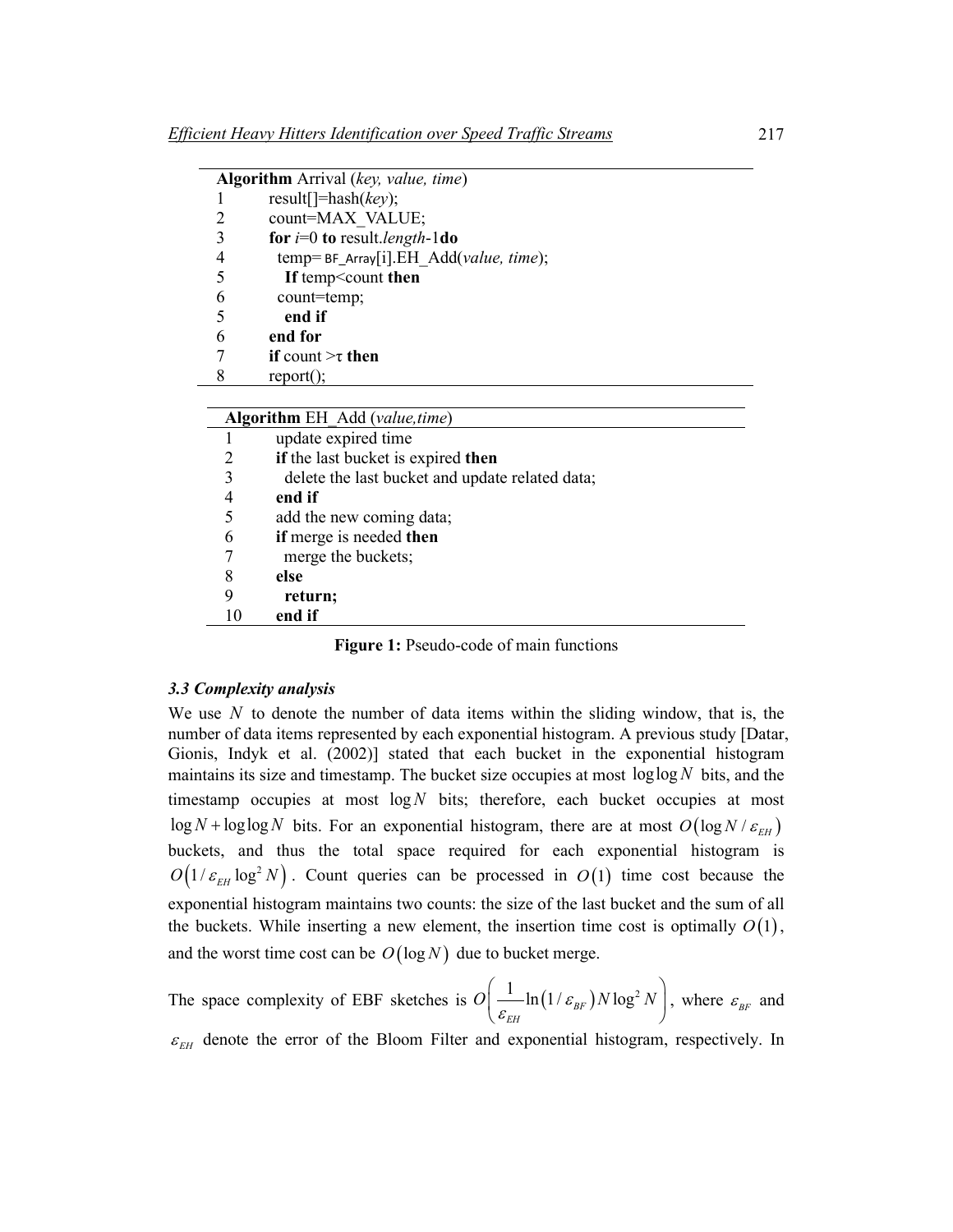order to guarantee the error, the length of the bit array is at least about  $n \ln(1/\varepsilon_{BE})$ . Each bit is implemented as an exponential histogram, which space required is  $O\left( \frac{1}{\sqrt{2}} \log^2 \frac{1}{2} \right)$ *EH*  $O\!\!\left(\frac{1}{\varepsilon_{\scriptscriptstyle EH}}\text{\rm log}^2\,N\right)$ .

In terms of time complexity, every time a data item is added, it needs *k* times of hashing, and needs to update *k* exponential histograms. Therefore, the average time complexity is  $O(k)$  and the worst-case time complexity is  $O(k \log N)$ .

#### **4 Experimental evaluation**

Our EBF sketches are implemented in Java 1.7, and the machine is a 64-bit laptop. In terms of dataset, we use a real network dataset that we call *blog*. The *blog* dataset contains 15 million blog items.



**Figure 2:** Comparison of EBF sketches and DBF sketches in terms of the observed error and average processing time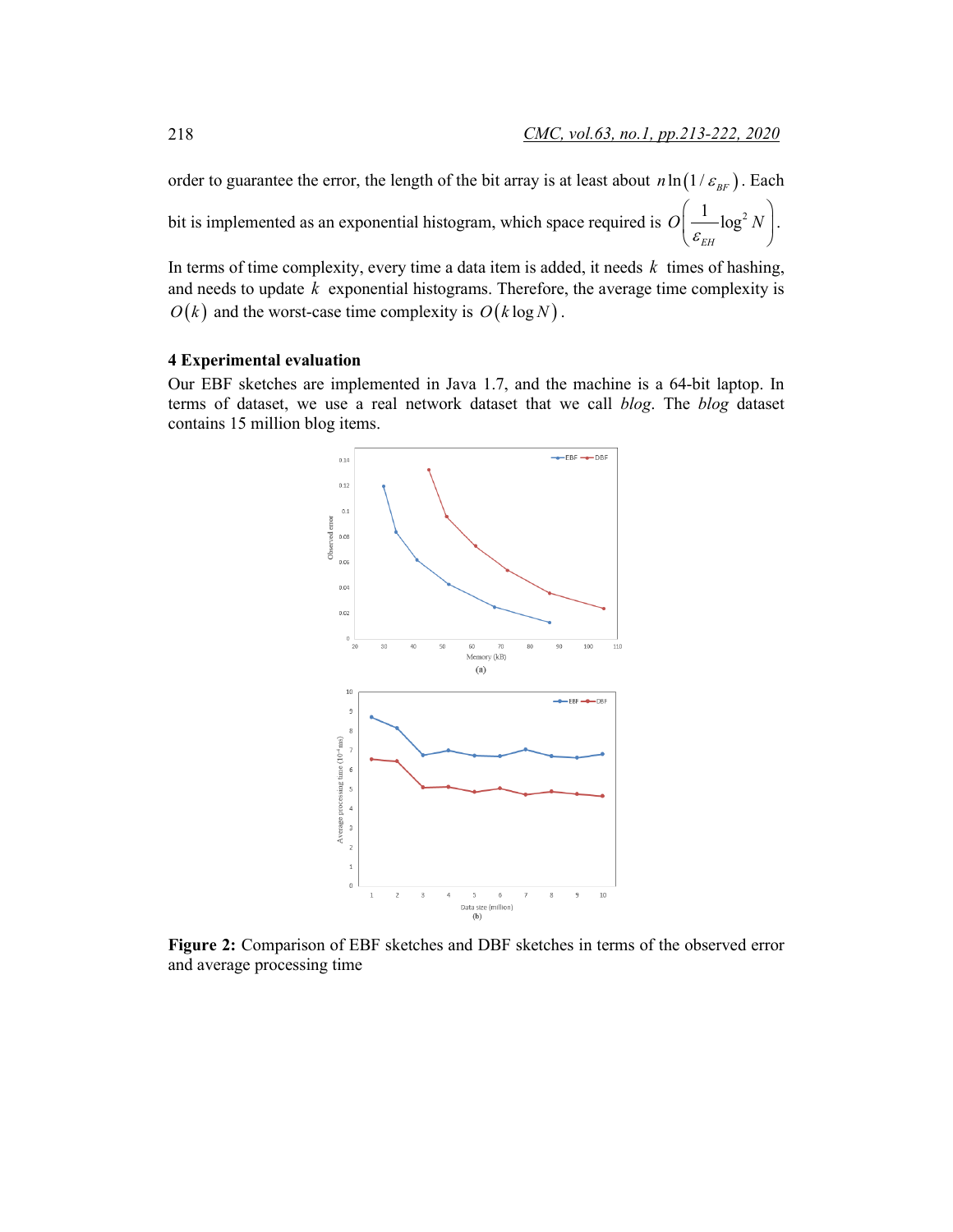

**Figure 3:** Comparison of EBF sketches and ECM sketches in terms of the observed error and average processing time

Fig. 2 plots the observed error and average processing time of the Bloom Filter combined with exponential histogram (the EBF sketches) and those of the deterministic waves (the DBF sketches). Fig. 2(a) shows the observed error in correlation with the required memory for the dataset. We can see that the EBF sketches require much less space than the DBF sketches for the same  $\varepsilon$ . The EBF sketches require about 90 kB to get a relative error of 0.01, but with identical memory the DBF sketches can only reach a relative error of 0.04. However, we can see from Fig. 2(b) that, concerning the average processing time, the DBF sketches are slightly faster than the EBF sketches, mainly due to its  $O(k)$ worst-case complexity per update compared to the  $O(k \log N)$  for the EBF sketches.

However, considering the advantages of high accuracy and high memory efficiency, the slight disadvantage of processing time can be completely ignored.

Fig. 3 plots the observed error and average processing time of exponential histogram combined with the Bloom Filter (the EBF sketches) and the Count-Min sketch (the ECM sketches). Fig. 3(a) shows the observed error in correlation with the required memory for the dataset. We can see that the EBF sketches require less space than the ECM sketches for the same  $\varepsilon$ . We have explained above that a Count-Min sketch is implemented as a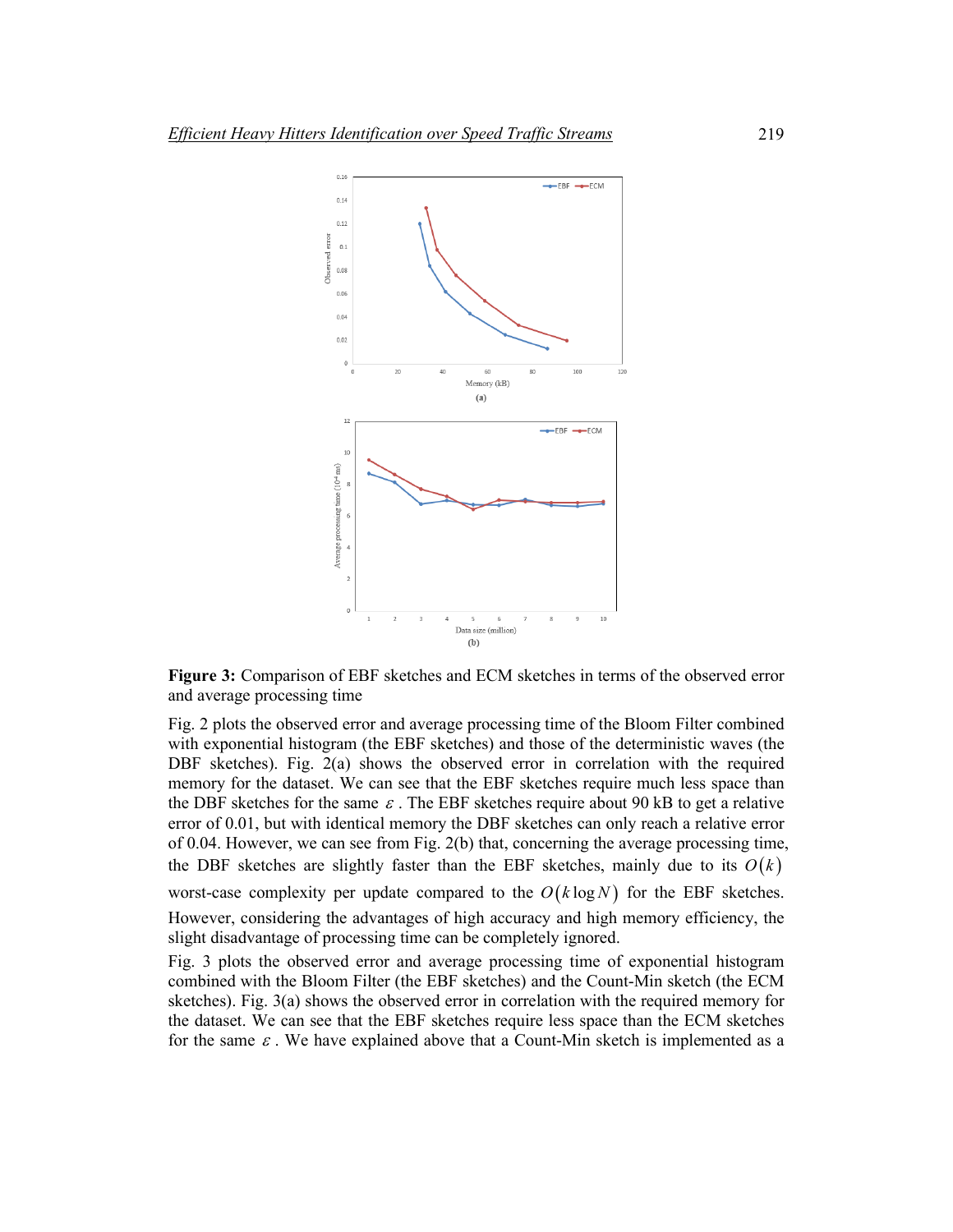two-dimensional array of counters, that is, an array for each hash function. However, the Bloom Filter uses only one counter array so that it requires less memory. The EBF sketches require about 90 kB to get a relative error of 0.01, but with identical memory the ECM sketches can only reach a relative error of 0.025. As seen in Fig. 3(b), concerning the average processing time, the two structures have very close performance. This is mainly because they both use exponential histogram to implement the counter. For these two algorithms, the time cost for every update mainly depends on the performance of the exponential histogram.

In summary, these results demonstrate the superiority of the EBF sketches compared to the DBF sketches and the ECM sketches, in terms of accuracy, memory efficiency, and computational performance.

## **5 Conclusions**

In this work, we considered the problem of identifying heavy hitters in the network. Our proposal, the EBF sketches, utilizes the functionality of Bloom Filter, which answers existence problems with deterministic sliding window synopses. This structure provides probabilistic accuracy guarantees for the estimated quality and has good memory efficiency. We introduced how to combine Bloom Filter and exponential histogram to solve the considered problem and provide guaranteed accuracy. The EBF sketches were thoroughly evaluated with a set of experiments, and the results verified the high performance of the structure.

**Acknowledgement:** This study is supported by National key research and development program (2016YFB0801200).

**Conflicts of Interest:** The authors declare that they have no conflicts of interest to report regarding the present study.

## **References**

**Alon, N.; Matias, Y.; Szegedy, M.** (1996): The space complexity of approximating the frequency moments. *Journal of Computer and System Sciences*, vol. 58, no. 1, pp. 20-29.

**Babcock, B.; Babu, S.; Datar, M.; Motwani, R.; Widom, J.** (2002): Models and issues in data streams system. *Proceedings of the Twenty-First ACM SIGMOD-SIGACT-SIGART Symposium on Principles of Database Systems*, pp. 1-16.

**Ben-Basat, R.; Einziger, G.; Friedman, R.; Kassner, Y.** (2016): Heavy hitters in streams and sliding windows. *IEEE INFOCOM 2016-the 35th Annual IEEE International Conference on Computer Communications*, pp. 1-9.

**Broder, A.; Mitzenmacher, M.** (2002): Network applications of bloom filters: a survey. Internet Mathematics. *Internet Mathematics*, vol. 1, no. 4, pp. 485-509.

**Charikar, M.; Chen, K.; FarachColton, M.** (2002): Finding frequent items in data streams. *Theoretical Computer Science*, vol. 312, no. 1, pp. 693-703.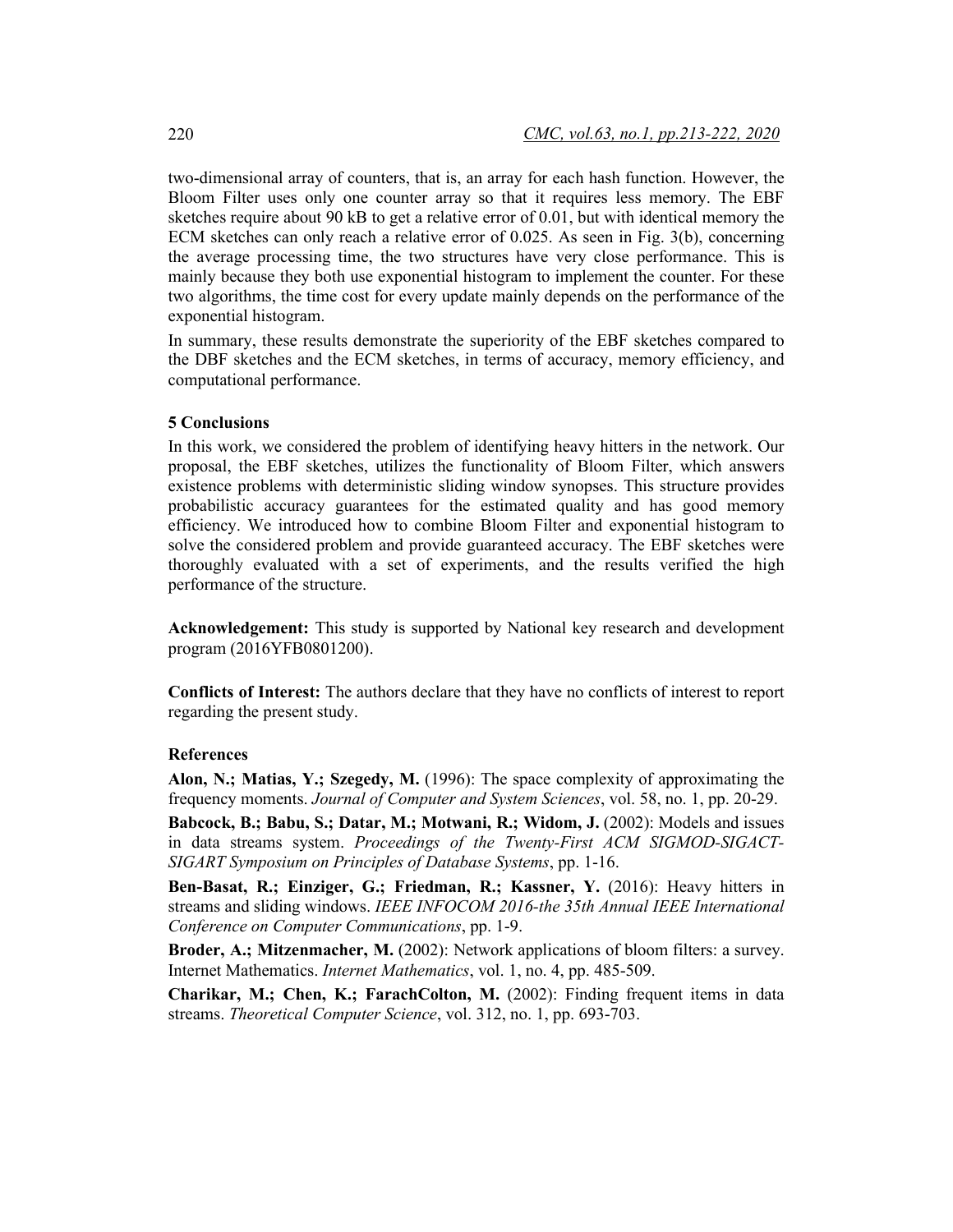**Cormode, G; Muthukrishnan, S.** (1970): An improved data stream summary: the count-min sketch and its applications. *LATIN 2004: Theoretical Informatics*, vol. 55, no. 1, pp. 29-38.

**Cormode, G.; Muthukrishnan, S.** (2005): What's hot and what's not: tracking most frequent items dynamically. *ACM Transactions on Database Systems*, vol. 30, no. 1, pp. 249-278.

**Datar, M.; Gionis, A.; Indyk, P.; Motwani, R.** (2002): Maintaining stream statistics over sliding windows. *Siam Journal on Computing*, vol. 31, no. 6, pp. 1794-1813.

**Dimitropoulos, X.; Stoecklin, M.; Hurley, P.; Kind, A.** (2008): The eternal sunshine of the sketch data structure. *Computer Networks the International Journal of Computer & Telecommunications Networking*, vol. 52, no. 17, pp. 3248-3257.

**Edith, C.; Martin, J. S.** (2003): Maintaining time-decaying stream aggregates. *Journal of Algorithms*, vol. 59, no. 1, pp. 223-233.

**Galea, S.; Moore, A. W.; Antichi, G.; Bianchi, G.; Bifulco, R.** (2018): Revealing hidden hierarchical heavy hitters in network traffic. *Proceedings of the ACM SIGCOMM 2018 Conference on Posters and Demos*, pp. 81-83.

**Gibbons, P. B.** (2001): Distinct sampling for highly-accurate answers to distinct values queries and event reports. *Proceedings of the 27th International Conference on Very Large Data Bases*, pp. 541-550.

**Gibbons, P. B.; Tirthapura, S.** (2004): Distributed streams algorithms for sliding windows. *Theory of Computing Systems*, vol. 37, no. 3, pp. 457-478.

**Greenwald, M.; Khanna, S.** (2001): Space-efficient online computation of quantile summaries. *Proceedings of the 2001 ACM SIGMOD International Conference on Management of Data*, vol. 30, no. 2, pp. 58-66.

**Hung, R. Y. S.; Ting, H. F.** (2008): Finding heavy hitters over the sliding window of a weighted data stream. *LATIN 2008: Theoretical Informatics. Springer Berlin Heidelberg*, vol. 4957, pp. 699-710.

**Knorr, E. M.; Ng, R. T.** (1998): Algorithms for mining distance-based outliers in large data sets. *Proceedings of 24th International Conference on Very Large Databases*, pp. 392-403.

**Li, M.; Sun, Y.; Jiang, Y.; Tian, Z.** (2018): Answering the min-cost quality-aware query on multi-sources in sensor-cloud systems. *Sensors*, vol. 18, no. 3, pp. 4486.

**Pan, Z.; Qin, H.; Yi, X.; Zheng, Y.; Khan, A.** (2019): Low complexity versatile video coding for traffic surveillance system. *International Journal of Sensor Networks*, vol. 30, no. 2, pp. 116-125.

**Pan, Z.; Yang, C. N.; Sheng, V. S.; Xiong, N.; Meng, W.** (2019): Machine learning for wireless multimedia data security. *Security and Communication Networks*, vol. 2019, no. 7682306, pp. 2.

**Pan, Z.; Yu, W.; Yi, X.; Khan, A.; Yuan, F. et al.** (2019): Recent progress on generative adversarial networks (GANs): a survey. *IEEE Access*, vol. 7, pp. 36322-36333.